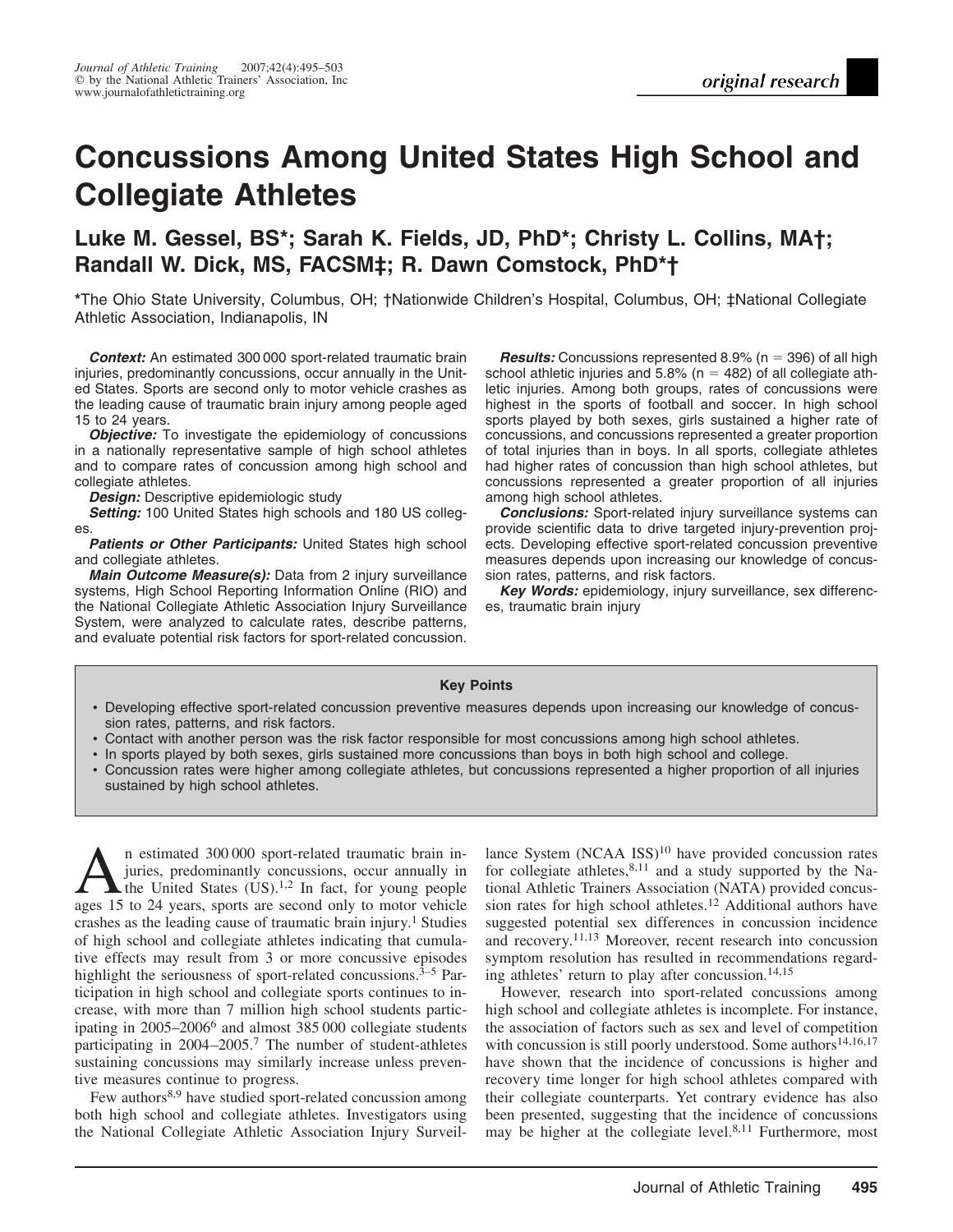groups14–16 comparing concussion incidence and recovery in high school and collegiate athletes focused primarily on football, with minor consideration given to other male sports or to female sports. No authors to date have evaluated concussion rates for multiple sports among high school and collegiate athletes using directly comparable, nationally representative data.

Our purpose was to investigate the epidemiology of concussions in a nationally representative sample of high school athletes and to compare rates of concussion among high school and collegiate athletes.

#### **METHODS**

In the 2005–2006 High School Sports-Related Injury Surveillance Study, Reporting Information Online (RIO), an Internet-based surveillance system, was used to collect injury and exposure data for athletes participating in 9 US high school sports.<sup>18–20</sup> The sports of interest were boys' football, soccer, basketball, wrestling, and baseball and girls' soccer, volleyball, basketball, and softball. All high schools with 1 or more NATA-affiliated high school certified athletic trainers (ATs) with a valid e-mail address were invited to participate  $(n = 4120)$ . Schools with ATs agreeing to participate as data reporters  $(n = 425)$  were categorized into 8 sampling strata based on US census geographic regions<sup>21</sup> and school size (enrollment  $\leq$ 1000 or  $>$ 1000). A simple random sample was then used to select schools from each sampling strata to achieve a nationally representative sample of 100 schools.

Weekly throughout the study period, ATs from participating schools logged onto the High School RIO Web site using a unique study ID number to report athlete-exposure and injury data. Athlete-exposure (A-E) was defined as 1 athlete's participation in a practice or competition. Injury was defined as (1) occurring during an organized high school practice or competition, (2) requiring medical attention by a team AT or a physician, and (3) resulting in restriction of the student-athlete's participation in either practice or competition for 1 or more days. Additionally, for each injury, the AT completed an injury report form that collected data on athlete demographics, where and when the injury occurred, concussion symptoms resolution time, length of time until return to play, injury recurrence, etc. Athletic trainers were able to view, edit, and update previously entered information throughout the study period.

Data from High School RIO were analyzed to assess the rates and patterns of sport-related concussion. The overall rate of injury was calculated as the ratio of injuries per 1000 total A-Es. Injury rates were also calculated as the ratio of practice injuries per 1000 practice exposures and as the ratio of competition injuries per 1000 competition exposures. To calculate national estimates of the number of high school injuries, each reported injury was assigned a sample weight based on the inverse of the probability of the school's selection into the study (based on the total number of US high schools in each of the 8 sampling strata).<sup>18</sup> If a school dropped out of the surveillance study, a replacement school from the same sampling stratum was enrolled. Data were analyzed using SPSS software (version 14.0; SPSS Inc, Chicago, IL) and Epi Info (version 6.0; Centers for Disease Control and Prevention, Atlanta, GA). Statistical analyses included calculation of rate ratios (RRs), proportion ratios (PRs), and  $\chi^2$  tests. All 95% confidence intervals (CIs) not containing 1.0 with *P* values of less

than .05 were considered statistically significant. As an example, PRs were calculated as follows:

| $PR =$ | (national estimated # girls' soccer' concussions/<br>national estimated # total girls' soccer injuries) |
|--------|---------------------------------------------------------------------------------------------------------|
|        | (national estimated # boys' soccer concussions/<br>national estimated # total boys' soccer injuries)    |

The NCAA has maintained the ISS for intercollegiate athletics since 1982. The primary goal of the NCAA ISS is to collect injury and exposure data from a representative sample of NCAA institutions in a variety of sports. Relevant data are then shared with NCAA sport and policy committees for making evidence-based decisions on health and safety issues.10 In 2004, the NCAA converted from a paper-based data collection system to the current Web-based platform. Participation in the NCAA ISS is voluntary and available to all member institutions. The goal of the NCAA ISS is to obtain participation from at least 10% of all schools sponsoring a particular sport, with appropriate representation of Divisions I, II, and III. In 2005–2006, 180 schools participated in ISS data collection for up to 16 sports through their ATs. Each participating school entered data for the sports of its choosing; thus each sport had a different sample size. This sampling scheme attempted to balance the needs of maintaining a representative cross-section of institutions while accommodating the needs of the voluntary participants. The NCAA ISS does not calculate national estimates.

High School RIO was closely modeled after the NCAA ISS. The 2005–2006 data used for analysis in this study represented the first year of High School RIO data collection at the high school level and the second year of Web-based NCAA ISS data collection at the collegiate level. Because High School RIO used the same definitions of injury and exposure as those in the NCAA ISS, the injury rates among high school and collegiate athletes were directly compared. Nationwide Children's Hospital Institutional Review Board approved this study.

# **RESULTS**

#### **Incidence and Rates**

In the 9 high school sports studied over the course of the 2005–2006 school year, 4431 injuries were reported, 396 (8.9%) of which were concussions. This included 137 concussions (34.6%) that occurred in practice and 259 (65.4%) that occurred during competition. These injuries were sustained during the course of 1 730 764 athletic exposures (1 246 499 practice and 484 265 competition exposures), resulting in a concussion injury rate of 0.23 concussions per 1000 A-Es (practice rate  $= 0.11$  concussions per 1000 A-Es, competition rate  $= 0.53$  concussions per 1000 A-Es). The weighted national estimate for the number of concussions sustained in all sports was 135 901. Based on the national estimate, the majority of concussions resulted from participation in football  $(40.5\%, n = 55007)$ , followed by girls' soccer  $(21.5\%, n = 29167)$ , boys' soccer  $(15.4\%, n = 20929)$ , and girls' basketball  $(9.5\%, n = 12923)$ . The rate of concussion was higher in competition than in practice for all sports except high school girls' softball and volleyball (Table 1). Because only 6 concussions were reported in volleyball, this sport will not be discussed in detail below.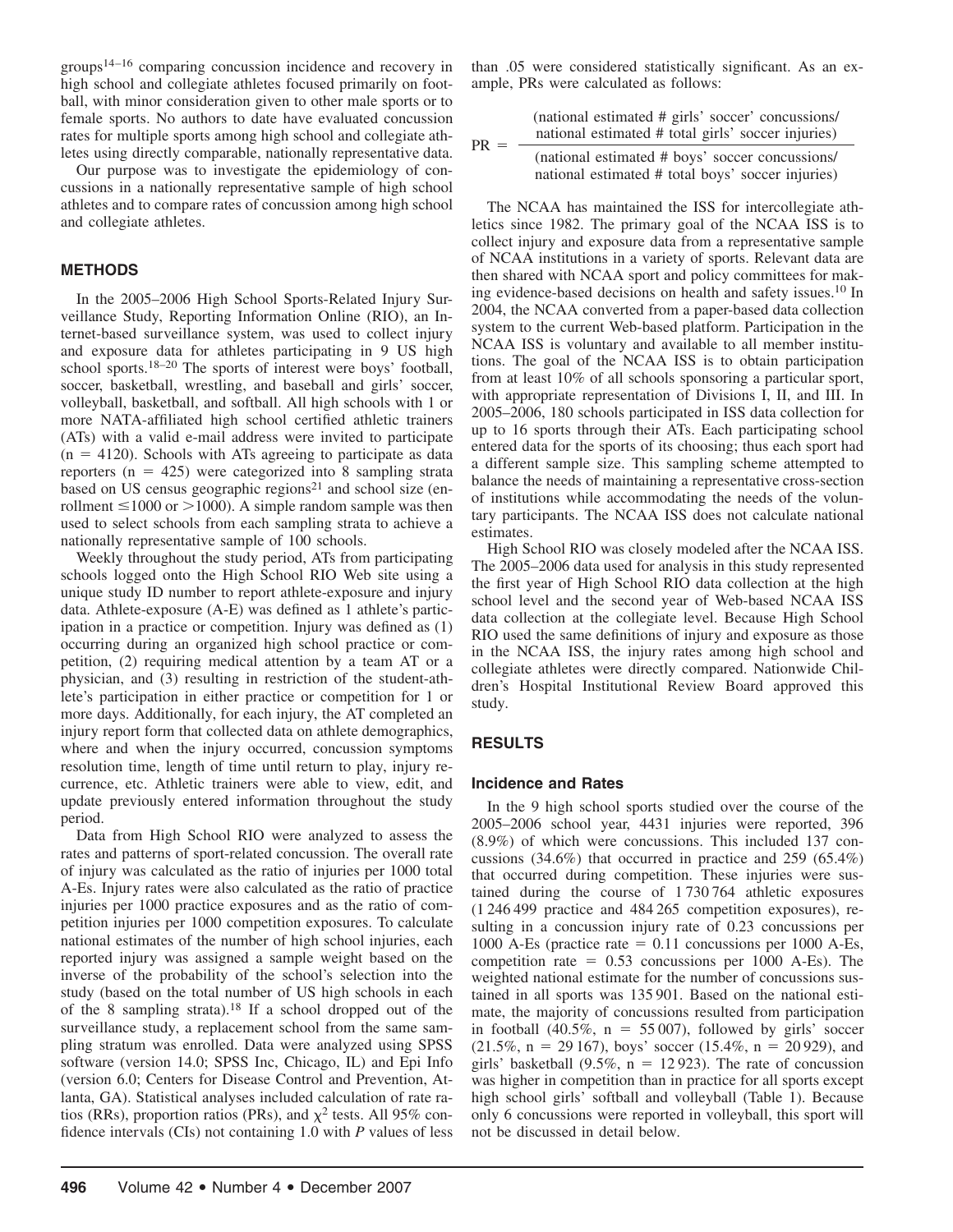**Table 1. Concussion Rates Among US High School and Collegiate\* Athletes, High School Sports-Related Injury Surveillance Study and National Collegiate Athletic Association Injury Surveillance System, United States, 2005–2006 School Year**

|                     |                 | No. of<br>Concus-<br>sions | National<br>Estimates† |                                  |             |         |            | <b>Overall Rate Comparison</b><br>Collegiate Versus High School |         |
|---------------------|-----------------|----------------------------|------------------------|----------------------------------|-------------|---------|------------|-----------------------------------------------------------------|---------|
|                     |                 |                            |                        | Rates per 1000 Athlete-Exposures |             |         | 95% Confi- |                                                                 |         |
| Sport               | <b>Division</b> |                            |                        | Practice                         | Competition | Overall | Rate Ratio | dence Interval                                                  | P Value |
| Football            | High school     | 201                        | 55007                  | 0.21                             | 1.55        | 0.47    | $N/A+$     | N/A                                                             | N/A     |
|                     | Collegiate      | 245                        |                        | 0.39                             | 3.02        | 0.61    | 1.31       | 1.09, 1.58                                                      | < 0.01  |
| Boys' soccer        | High school     | 33                         | 20929                  | 0.04                             | 0.59        | 0.22    | N/A        | N/A                                                             | N/A     |
|                     | Collegiate      | 42                         |                        | 0.24                             | 1.38        | 0.49    | 2.26       | 1.43, 3.57                                                      | < 0.01  |
| Girls' soccer       | High school     | 51                         | 29 167                 | 0.09                             | 0.97        | 0.36    | N/A        | N/A                                                             | N/A     |
|                     | Collegiate      | 57                         |                        | 0.25                             | 1.80        | 0.63    | 1.76       | 1.21, 2.57                                                      | < 0.01  |
| Volleyball          | High school     | 6                          | 2568                   | 0.05                             | 0.05        | 0.05    | N/A        | N/A                                                             | N/A     |
|                     | Collegiate      | 14                         |                        | 0.21                             | 0.13        | 0.18    | 3.63       | 1.39, 9.44                                                      | < 0.01  |
| Boys' basketball    | High school     | 16                         | 3823                   | 0.06                             | 0.11        | 0.07    | N/A        | N/A                                                             | N/A     |
|                     | Collegiate      | 33                         |                        | 0.22                             | 0.45        | 0.27    | 3.65       | 2.01, 6.63                                                      | < 0.01  |
| Girls' basketball   | High school     | 40                         | 12923                  | 0.06                             | 0.60        | 0.21    | N/A        | N/A                                                             | N/A     |
|                     | Collegiate      | 49                         |                        | 0.31                             | 0.85        | 0.43    | 1.98       | 1.31, 3.01                                                      | < 0.01  |
| Wrestling           | High school     | 30                         | 5935                   | 0.13                             | 0.32        | 0.18    | N/A        | N/A                                                             | N/A     |
|                     | Collegiate      | 15                         |                        | 0.35                             | 1.00        | 0.42    | 2.34       | 1.26, 4.34                                                      | .01     |
| Baseball            | High school     | 9                          | 1991                   | 0.03                             | 0.08        | 0.05    | N/A        | N/A                                                             | N/A     |
|                     | Collegiate      | 12                         |                        | 0.03                             | 0.23        | 0.09    | 1.88       | 0.79, 4.46                                                      | .22     |
| Softball            | High school     | 10                         | 3558                   | 0.09                             | 0.04        | 0.07    | N/A        | N/A                                                             | N/A     |
|                     | Collegiate      | 15                         |                        | 0.07                             | 0.37        | 0.19    | 2.61       | 1.17, 5.82                                                      | .03     |
| Boys' sports total  | High school     | 289                        | 87685                  | 0.13                             | 0.61        | 0.25    | N/A        | N/A                                                             | N/A     |
|                     | Collegiate      | 347                        |                        | 0.30                             | 1.26        | 0.45    | 1.78       | 1.52, 2.08                                                      | < 0.01  |
| Girls' sports total | High school     | 107                        | 48216                  | 0.07                             | 0.42        | 0.18    | N/A        | N/A                                                             | N/A     |
|                     | Collegiate      | 135                        |                        | 0.23                             | 0.74        | 0.38    | 2.04       | 1.59, 2.64                                                      | < 0.01  |
| Overall total       | High school     | 396                        | 135901                 | 0.11                             | 0.53        | 0.23    | N/A        | N/A                                                             | N/A     |
|                     | Collegiate      | 482                        |                        | 0.28                             | 1.02        | 0.43    | 1.86       | 1.63, 2.12                                                      | < 0.01  |

\*Collegiate data for the 2005–2006 school year were provided by the National Collegiate Athletic Association Injury Surveillance System. †National estimates for the National Collegiate Athletic Association data were not available. ‡Indicates not applicable.

# **Symptoms and Return to Play**

Among high school athletes, the most commonly reported concussion symptom was headache  $(40.1\%, n = 54494)$ , followed by dizziness (15.3%,  $n = 20743$ ), and confusion (8.6%,  $n = 11752$ ). Other symptoms included loss of consciousness  $(3.9\%, n = 5302)$  and amnesia  $(6.4\%, n = 8679)$ . Overall, 16.8% ( $n = 22873$ ) of high school athletes suffering a concussion had previously suffered a sport-related concussion, either that season or in a previous season; more than 20% of concussions in boys' and girls' soccer and basketball were recurrent concussions. In more than 50% of athletes in sports other than girls' basketball and softball, concussion symptoms resolved in 3 days or less (Figure 1). More than 50% of athletes in every sport returned to play in 9 days or less (Figure 2).

# **Risk Factors in High School Athletes by Sport**

**Football.** The highest proportion of concussion injuries occurred during running plays (Table 2) and resulted from contact with another person (Figure 3). More specifically, tackling and being tackled were responsible for  $67.6\%$  (n = 37 113) of the concussions in football. Linebackers suffered 40.9% (n  $= 9464$ ) of all concussions among defensive players, and concussions represented a higher proportion of their total injuries  $(13.1\%, n = 9464)$  than for all other defensive positions combined  $(10.8\%, n = 13649)$  (PR = 1.21, 95% CI = 1.18, 1.24,  $P < .01$ ). Running backs sustained 29.4% ( $n = 6785$ ) of concussions suffered by players in offensive positions. However, no significant differences by offensive positions existed.

**High School Soccer.** Girls had a higher rate of concussion (0.36 concussions per 1000 A-Es) than boys (0.22 concussions per 1000 A-Es) (RR = 1.68, 95% CI = 1.08, 2.60,  $P = .03$ ) (Table 1), and concussions represented a greater proportion of total injuries among girls  $(15.1\%, n = 29167)$  than boys  $(9.4\%, n = 20929)$  (PR = 1.61, 95% CI = 1.59, 1.64, *P* < .01). The risk factors for concussion in soccer differed significantly by sex. Among both boys' and girls' soccer players, the activity most frequently associated with concussions was heading the ball  $(40.5\%, n = 8433, \text{ and } 36.7\%, n = 10714, \text{)}$ respectively) (Table 2). Additionally, 64.1% (19 147) of injuries sustained while heading the ball were concussions. Contact with another person resulted in a greater proportion of concussions in boys (85.3%,  $n = 17857$ ) than in girls (58.3%,  $n = 17008$  (PR = 1.46, 95% CI = 1.45, 1.48,  $P < .01$ ) (Figure 3). However, contact with the ground  $(22.6\%, n =$ 6588, and 6.0%,  $n = 1253$ , respectively) (PR = 3.77, 95% CI  $= 3.56, 4.00, P < .01$  and contact with the soccer ball  $(18.3\%, n = 5350, \text{ and } 8.2\%, n = 1716, \text{ respectively}) (PR =$ 3.68, 95% CI = 3.45, 3.92,  $P < .01$ ) were related to a significantly greater proportion of concussions in girls than in boys. Another risk factor associated with concussions was goaltending, with  $21.7\%$  (n = 8116) of injuries to goalkeepers being concussions, compared with  $11.1\%$  (n = 41 878) of injuries to other positions (PR =  $1.96, 95\%$  CI =  $1.92, 2.00, P$  $< .01$ ).

**High School Basketball.** Girls had a higher rate of concussion (0.21 concussions per 1000 A-Es) than boys (0.07 concussions per 1000 A-Es) (RR = 2.93, 95% CI = 1.64, 5.24,  $P < .01$ ) (Table 1), and concussions represented a greater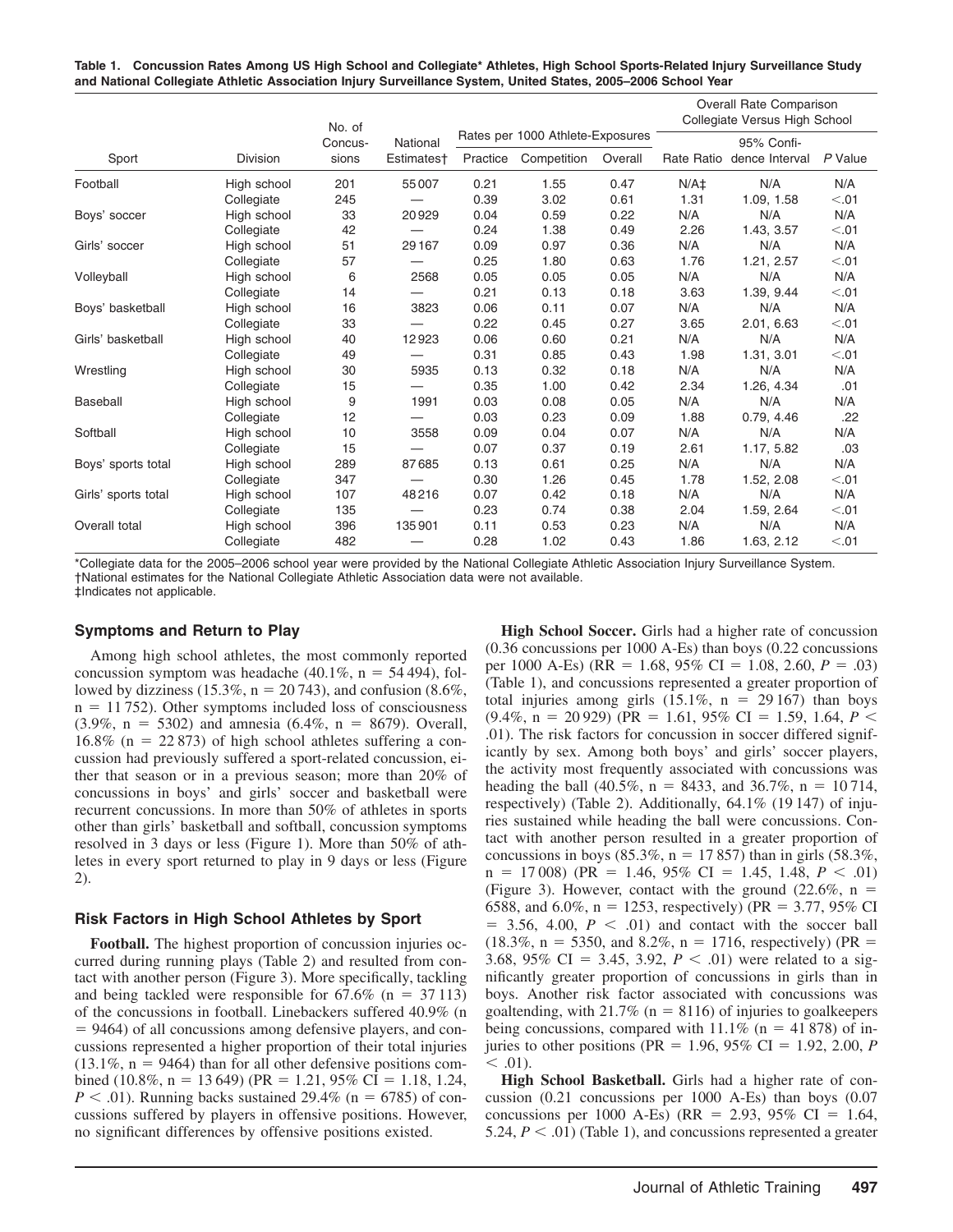

**Concussion Symptom Resolution Time** 

**Figure 1. National estimates of concussion symptom resolution time for high school athletes, High School Sports-Related Injury Surveillance Study, United States, 2005–2006 school year.**



**Figure 2. National estimates of length of time until return to play after concussion for high school athletes, High School Sports-Related Injury Surveillance Study, United States, 2005–2006 school year.**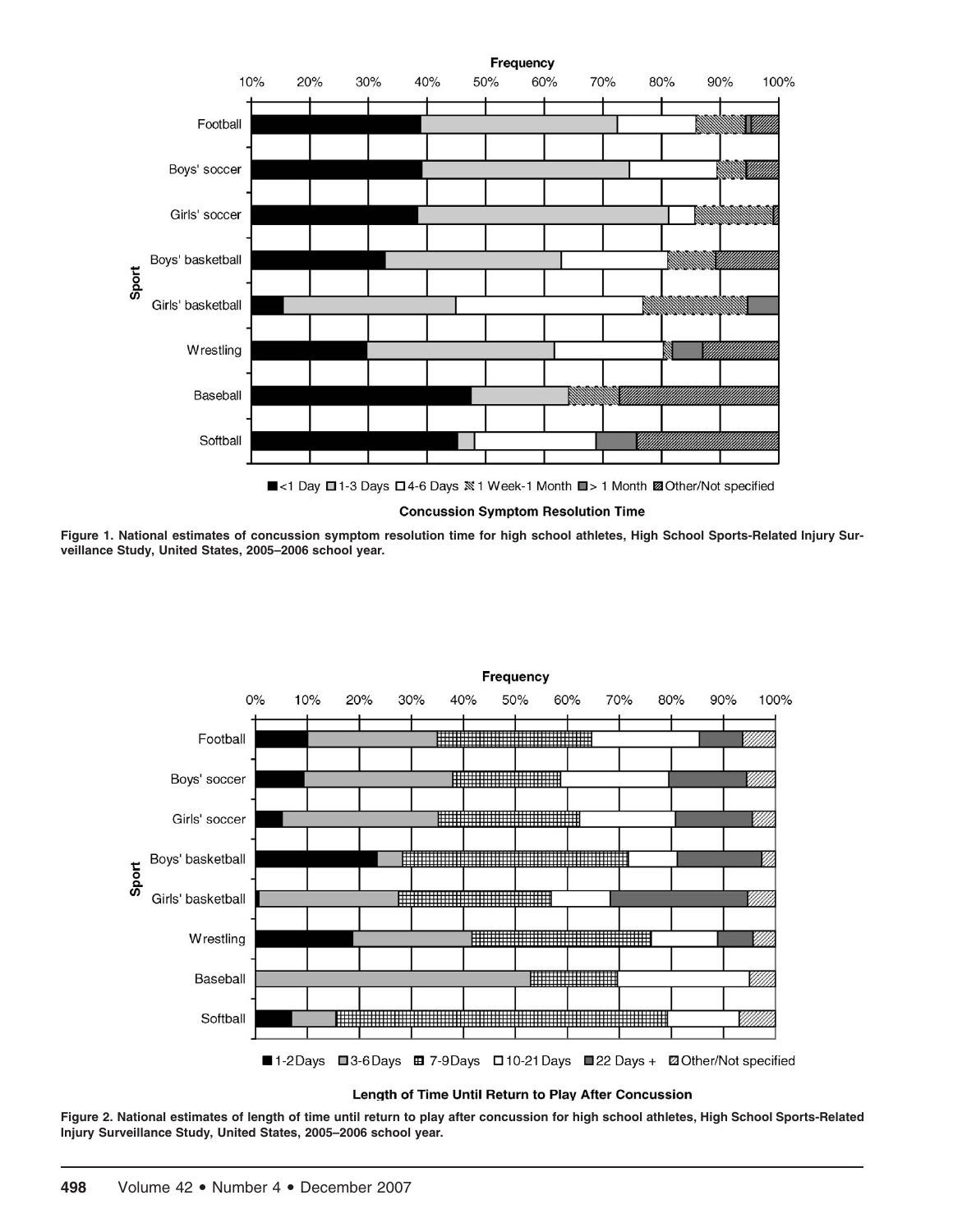| Sport*                | Activity                       |                         | Proportion              |
|-----------------------|--------------------------------|-------------------------|-------------------------|
| Football              |                                |                         | $(n = 55007)$ **        |
|                       | <b>Blocking drill</b>          |                         | 2225 4.1%               |
|                       | General play                   |                         | 1866<br>3.4%            |
|                       | Kick-off coverage/return       |                         | 3238<br>$5.9\%$         |
|                       | Passing play (offense/defense) |                         | 8928 16.3%              |
|                       | Punt coverage/return           |                         | 1497 2.7%               |
|                       | Running play (offense/defense) |                         | 30418 55.4%             |
|                       | Tackling drill                 |                         | 2833 5.2%               |
|                       | Other                          |                         | 3895 7.1%               |
| Wrestling             |                                |                         | $(n = 5935)$            |
|                       | Conditioning                   |                         | 608 10.2%               |
|                       | Escape                         |                         | 377 6.4%                |
|                       | Fall                           |                         | 200<br>3.4%             |
|                       | Riding                         |                         | 153 2.6%                |
|                       | Sparring                       |                         | 1297 21.9%              |
|                       | Takedown                       |                         | 2526 42.6%              |
|                       | Other                          |                         | 774 13.0%               |
| Soccer                |                                | Boys (n = $20929$ )**   | Girls (n = 29 167)      |
|                       | Attempting a slide tackle      | 959<br>4.6%             | 0                       |
|                       | Ball handling/dribbling        | $\mathbf 0$             | 1760<br>$6.0\%$         |
|                       | <b>Blocking shot</b>           | 673<br>3.2%             | $\mathbf 0$             |
|                       | Chasing loose ball             | 286<br>1.4%             | 3423 11.7%              |
|                       | Defending                      | 780 3.7%                | 4408 15.1%              |
|                       | General play/other             | 2203 10.6%              | 2475 8.5%               |
|                       | Goaltending                    | 4268 20.5%              | 2440 8.4%               |
|                       | Heading ball                   | 8433 40.5%              | 1014 436.7%             |
|                       | Receiving a slide tackle       | $\mathbf 0$             | 1482 5.1%               |
|                       | Receiving pass                 | 2180 10.5%              | 864<br>3.0%             |
|                       | Other                          | 1045 5.0%               | 1601 5.5%               |
|                       |                                |                         |                         |
| <b>Basketball</b>     |                                | Boys ( $n = 3823$ )     | Girls (n = $12923$ )    |
|                       | Ball handling/dribbling        | 399 10.4%               | 2456 19.0%              |
|                       | Chasing loose ball             | 994 26.0%               | 1367 10.6%              |
|                       | Defending                      | 513 13.4%               | 2872 22.2%              |
|                       | General play/other             | 0                       | 226 1.8%                |
|                       | Passing                        | $\mathbf 0$             | 257 2.0%                |
|                       | Rebounding                     | 1164 30.5%              | 2151 16.6%              |
|                       | Receiving pass                 | 259 6.8%                | 147 1.1%                |
|                       | Screening                      | 0                       | 690<br>5.3%             |
|                       | Shooting                       | 494 12.9%               | 2069 16.0%              |
|                       | Other                          | 0                       | 688 5.3%                |
| Baseball and softball |                                | Baseball ( $n = 1991$ ) | Softball ( $n = 3558$ ) |
|                       | <b>Batting</b>                 | 1008 50.6%              | 246 6.9%                |
|                       | Catching                       | 171 8.6%                | 1057 29.7%              |
|                       | Fielding                       | 100 5.0%                | 398 11.2%               |
|                       | General play                   | 8.6%<br>171             | 104 2.9%                |
|                       | Pitching                       | 100<br>5.0%             | 6.9%<br>246             |
|                       | Running bases                  | 0                       | 152 4.3%                |
|                       | Other                          | 441 22.1%               | 1355 38.1%              |

| Table 2. National Estimates of Activity Associated With Concussion Injury by Sport, High School Sports-Related Injury Surveillance |  |  |  |
|------------------------------------------------------------------------------------------------------------------------------------|--|--|--|
| Study, United States, 2005-2006 School Year                                                                                        |  |  |  |

\*Due to the small sample size of concussions suffered by volleyball players, volleyball was excluded from analyses of activity involving nationally weighted data.

\*\*Excludes injuries in which activity associated with concussion was not reported.

portion of total injuries among girls  $(11.7\%, n = 12923)$  (PR  $= 3.09, 95\% \text{ CI} = 2.98, 3.20, P < .01)$  than boys (3.8%, n  $=$  3823). Boys had a quicker symptom resolution and return to play than girls (Figures 1 and 2). This was particularly true for student-athletes returning after 1 to 2 days postconcussion  $(\text{PR} = 38.21, 95\% \text{ CI} = 30.44, 47.96, P < .01).$ 

Among girls, a greater proportion of concussions than all other injuries were sustained while defending  $(16.8\%, n =$ 2872) compared with other plays  $(10.8\%, n = 10051)$  (PR = 1.56, 95% CI = 1.50, 1.62,  $P < .01$ ). With regard to specific activities within basketball, girls sustained a greater proportion of concussions while ball handling/dribbling  $(19.0\% , n =$ 2456) (PR = 1.83, 95% CI = 1.65, 2.02,  $P = .01$ ) and while defending  $(22.2\%, n = 2872)$  (PR = 1.66, 95% CI = 1.52, 1.81,  $P < .01$ ) than boys (10.4%, n = 399, and 13.4%, n = 513, respectively) (Table 2). Conversely, boys sustained a greater proportion of concussions while chasing loose balls  $(26.0\%, n = 994)$  (PR = 2.46, 95% CI = 2.28, 2.64, *P* < .01) and rebounding  $(30.5\%, n = 1164)$  (PR = 1.83, 95% CI)  $= 1.72, 1.95, P < .01$ ) than girls (10.6%, n = 1367, and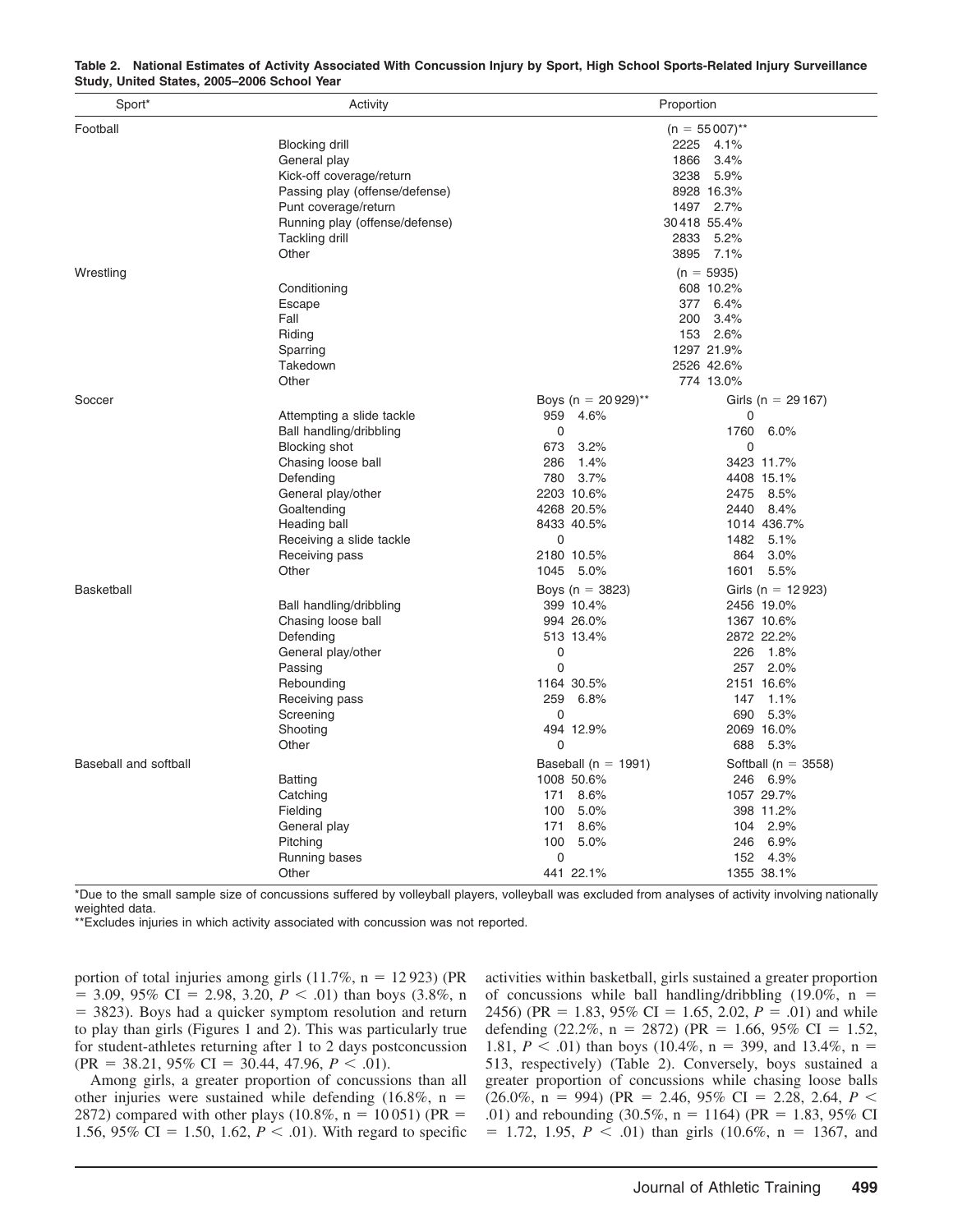

■ Contact with another person ■ Contact with equipment □ Contact with playing surface

**Figure 3. National estimates of the mechanism of concussion by sport for high school athletes, High School Sports-Related Injury Surveillance Study, United States, 2005–2006 school year.**

 $16.6\%$ ,  $n = 2151$ , respectively) (Table 2). A larger proportion of boys  $(34.0\%, n = 1299)$  than girls  $(22.0\%, n = 2850)$ received a concussion due to contact with the playing surface  $(PR = 1.54, 95\% \text{ CI} = 1.46, 1.63, P < .01)$  (Figure 3). A small proportion of girls  $(6.0\%, n = 769)$  and no boys reported a concussion resulting from contact with the ball.

**High School Wrestling.** In wrestling, takedowns were responsible for  $42.6\%$  (n = 2526) of the concussions (Table 2) and were more likely to lead to a concussion  $(7.6\%, n = 2526)$ than other wrestling activities  $(4.5\%, n = 3409)$  (PR = 1.69, 95% CI = 1.61, 1.78,  $P < .01$ ). Additionally, 60.1% (n = 3565) of wrestling concussions were from contact with another person and  $26.9\%$  (n = 1597) of wrestling injuries from contact with the playing surface  $(13.0\%, n = 773, \text{ were unknown})$ (Figure 3).

**High School Baseball and Softball.** Softball players (0.07 concussions per 1000 A-Es) and baseball players (0.05 concussions per 1000 A-Es) experienced a similar rate of concussion (RR = 1.48, 95% CI = 0.60, 3.63,  $P = .53$ ) (Table 1). However, concussions represented a significantly greater proportion of total injuries in softball players  $(5.5\%, n = 3558)$ than in baseball players  $(2.9\%, n = 1991)$  (PR = 1.91, 95%)  $CI = 1.81, 2.01, P < .01$ . A greater proportion of baseball players had concussions resulting from contact with the ball  $(91.4\%, n = 1820)$  (PR = 1.55, 95% CI = 1.50, 1.59, *P* < .01) than softball players  $(59.1\%, n = 2102)$  (Figure 3). Furthermore, a larger proportion of concussions among baseball players  $(50.6\%, n = 1008)$  could be attributed to being hit by a pitch (PR = 7.32, 95% CI = 6.44, 8.32,  $P < .01$ ) than among softball players  $(6.9\%, n = 246)$ . After 6 days or fewer, symptoms were resolved in a slightly greater proportion of softball players  $(68.8\%, n = 2449)$  than baseball players  $(64.2\%, n = 1279)$  (PR = 1.07, 95% CI = 1.03, 1.11, *P* < .01) (Figure 1). However, a greater proportion of baseball players returned to play within 6 days  $(52.9\%, n = 1053)$  than

softball players (15.5%,  $n = 550$ ) (PR = 3.42, 95% CI = 3.13, 3.73,  $P < .01$ ) (Figure 2).

**Comparison of High School and Collegiate Athletes.** In the 2005–2006 school year, for the 9 college sports corresponding to those studied in High School RIO, a total of 8293 injuries were reported, including 482 (5.8%) concussions. In general, the overall rate of concussion was higher in the collegiate sports than their high school counterparts, although the difference was not significant in baseball (Table 1). With the exception of high school baseball and softball players, collegiate concussion rates were higher than high school rates in both competition and practice. Conversely, concussions comprised a greater proportion of total injuries sustained by high school athletes than by collegiate athletes in all sports except volleyball and men's basketball (Figure 4).

#### **DISCUSSION**

As participation in high school sports continues to increase, ATs will continue to be heavily relied upon to diagnose and treat concussions. Sport-related injury surveillance systems can provide the scientific data needed to calculate injury rates, monitor patterns of injury, and identify risk factors. For example, our data demonstrated differences in sport-related concussion among sports and between the sexes and levels of play (ie, high school versus collegiate). By identifying patterns that could predict concussions, we may be able to reduce concussion rates through targeted, evidence-based interventions.

In our study, concussions represented 8.9% of all high school sport-related injuries. This amount is higher than the 5.5% reported by authors<sup>12</sup> of a study of high school athletes conducted a decade ago using similar definitions of injury and exposure and the 7.5% reported in authors of a more recent North Carolina study who included all concussions regardless of time loss.9 One potential explanation is that the prior re-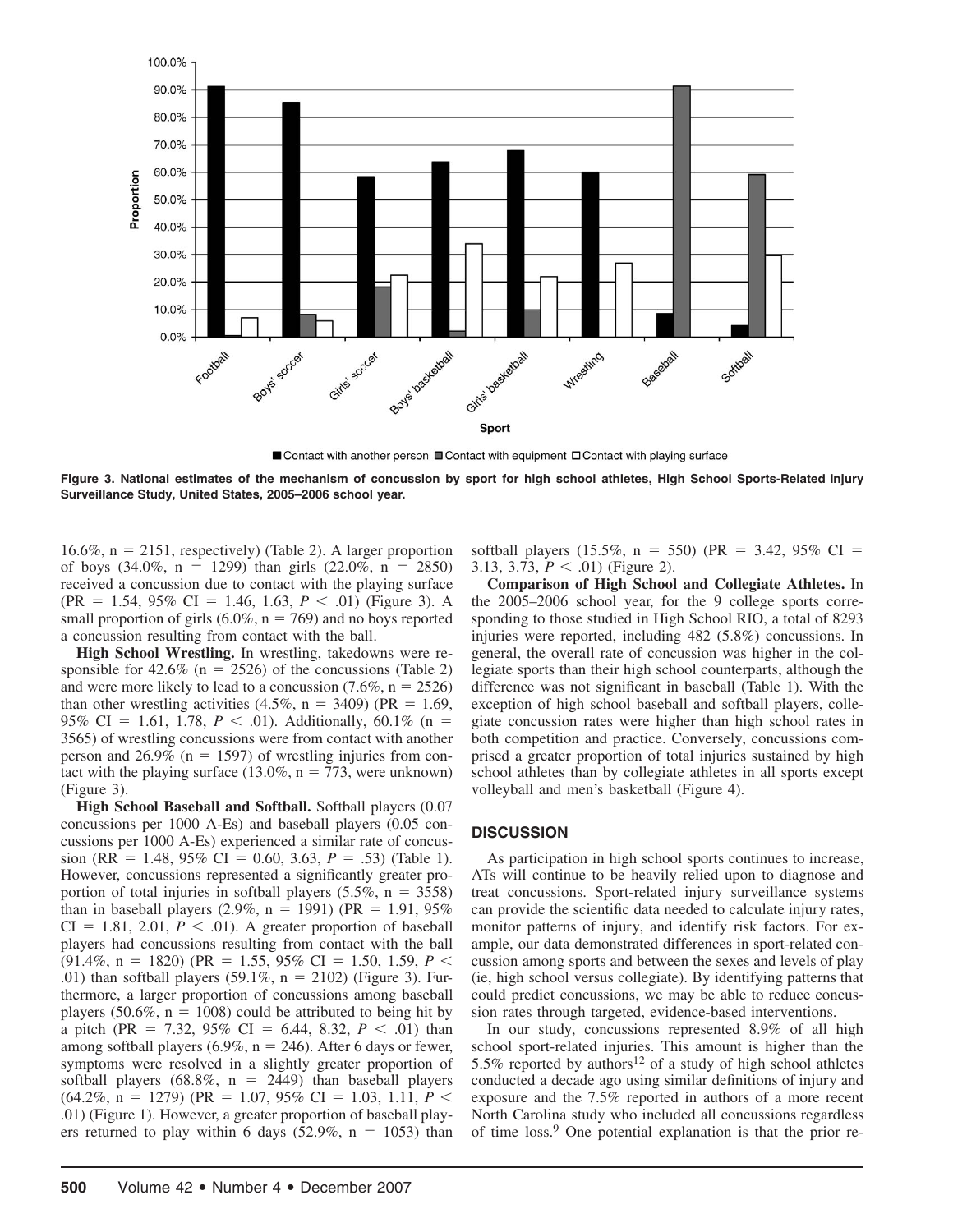

**Figure 4. Concussions as a percentage of total injuries sustained by high school and collegiate athletes, High School Sports-Related Injury Surveillance Study and National Collegiate Athletic Association Injury Surveillance System, United States, 2005–2006 school year.**

search included sports not included in our study, such as girls' field hockey<sup>12</sup> and track and field,<sup>9</sup> which have relatively low concussion rates. However, the higher concussion rate reported here may reflect an increased awareness of, and subsequent diagnosis and treatment of, concussions.22 Educational campaigns, such as the distribution of the ''Heads Up: Concussion in High School Sports'' tool kit by the Centers for Disease Control and Prevention, National Center for Injury Prevention and Control,<sup>23</sup> have increased awareness of concussion symptoms among coaches, athletes, and parents. In general, contact with another person appears to be the risk factor responsible for most of the concussions among high school athletes (Figure 3). Full-contact sports (eg, football and wrestling) as well as partial-contact sports (eg, soccer and basketball) had the highest competition-related rates of concussion.

In sports both sexes played in, high school girls had higher rates of concussion than boys. This trend, which was also seen among college athletes (Table 1), has been noted previously.11,12 In our study, sex differences in risk factors for concussion were also noted. In soccer, contact with the ground or with the ball was a more frequent cause of concussion in girls than boys (Table 2). Comparing baseball and softball, boys were more likely than girls to sustain a concussion after being hit by a pitch, a finding possibly attributable to the different pitching styles and balls. In soccer, more boys suffered concussions goaltending, whereas more girls sustained concussions defending. In basketball, more boys sustained concussions while rebounding and chasing loose balls, whereas more girls sustained concussions defending and ball handling. Such differences may be attributable to differences in the style of play.

One possible explanation for the observed sex differences

in concussion rates is biomechanical differences. Barnes et  $al<sup>24</sup>$ suggested that differences in concussion symptoms between male and female soccer players may be due to smaller head to ball ratios or weaker necks. Oueen et  $al<sup>25</sup>$  demonstrated that in children, an increased head mass resulted in decreased linear acceleration of the head. In a study of collegiate soccer players,26 females had 26% less total mass in their head and neck than males. In another recent study,<sup>27</sup> females demonstrated greater angular acceleration and displacement of the head and neck. This movement was despite the earlier activity of the sternocleidomastoid muscle in females, which should have acted to stabilize and decrease acceleration and movement of the head.27 Although this acceleration may not play as great a role in soccer players, who learn to resist such forces with the head in practice and competition,  $26$  tests using accelerative forces large enough to observe sex differences in soccer players have not yet been performed.26 Nevertheless, head and neck acceleration differences between the sexes may play a role in other sports.

Cultural explanations may also play a role in the observed sex differences in concussion rates. Traditionally, US society has tended to be more protective of female athletes.<sup>28</sup> This may lead coaches, ATs, and parents to treat head injuries in female athletes more seriously or to delay their return to play. Similar cultural tendencies may encourage male athletes to play despite injuries or to avoid reporting injuries, particularly in certain sports. Thus, some boys suffering from head injuries may not report their symptoms for fear of being removed from play.29 A reluctance to report injury was demonstrated in high school football players<sup>30</sup>: only  $47.3\%$  of players claiming to have suffered a concussion reported their injury. Underestimating the seriousness of the injury, not wanting to be with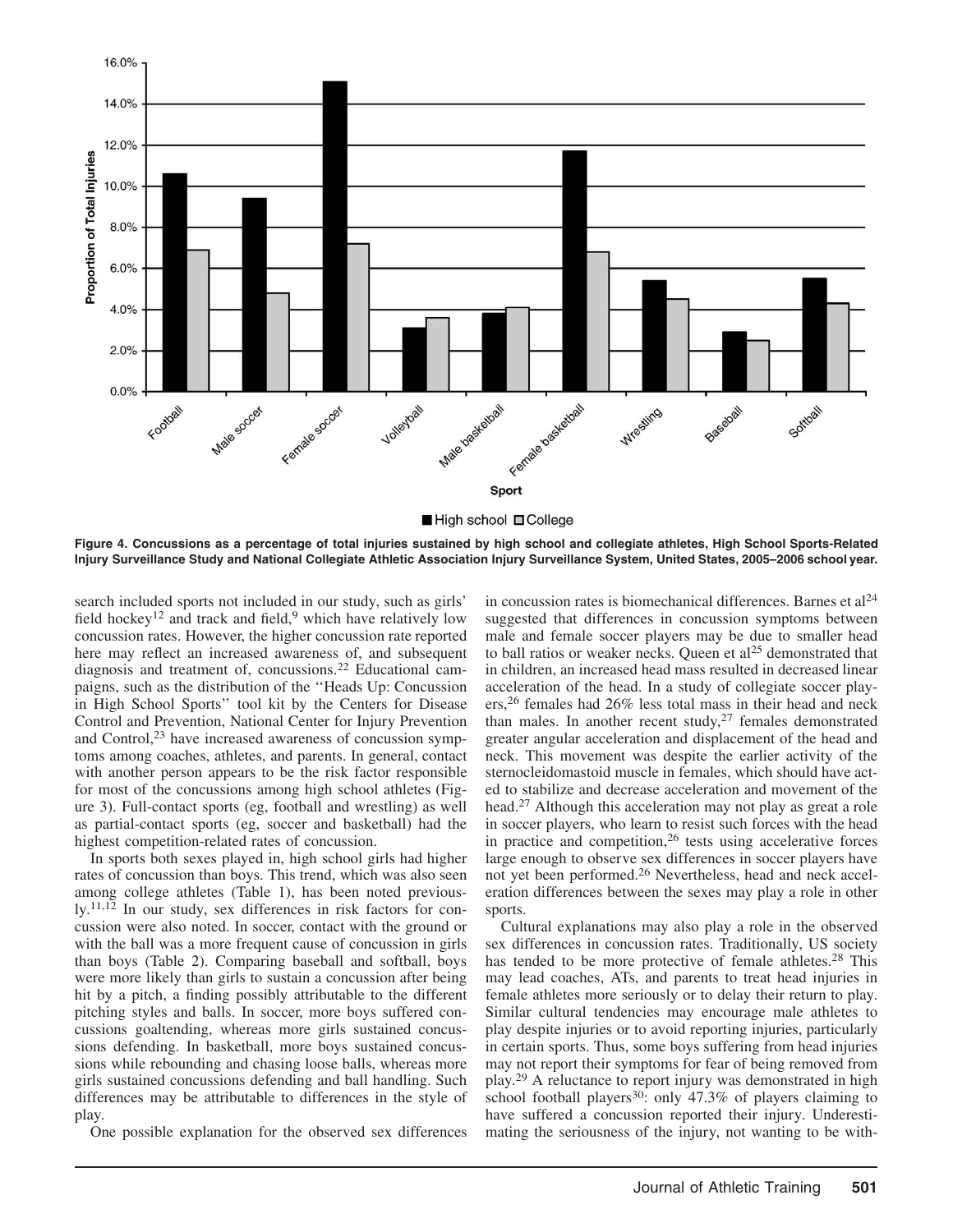drawn from competition, and not being aware of having suffered a concussion have been cited as reasons for underreporting concussion injury.30

We found that although rates of concussion were higher among collegiate athletes, concussions represented a higher proportion of all injuries sustained by high school athletes. This finding is contrary to the work of several authors,  $16,17$ who reported that rates of concussions were higher among high school athletes than collegiate athletes. The potential for more playing time, lower-quality protective equipment, and lower skill level were suggested as reasons why a higher rate of concussion might be expected among high school athletes.16 Conversely, collegiate athletes play at a faster, more competitive level and are bigger and stronger than high school athletes,11 which some argue may increase the former's risk of concussion. The truth likely lies somewhere in between, and it may be that a lower level of skill leads to a higher proportion of concussions compared with other injuries at the high school level. Furthermore, greater intensity of play at the collegiate level may predispose those athletes to a higher rate of concussion, as well as increase the rate of other injuries and lower the proportion of all injuries that are concussions. Recently, however, only small differences were noted between head impact in high school and collegiate football players.<sup>31</sup> Thus, the higher rates of concussion at the collegiate level may stem from the intensity of play leading to a greater number of impacts rather than greater force of impact.

This study, like all studies, had limitations. Eligibility was limited to high schools with NATA-affiliated ATs. Thus, although schools were selected to be nationally representative with respect to geographic location and school size, our findings may not be generalizable to schools without an AT. However, the increased quality of data provided by these medically trained reporters justified this inclusion criterion. Another potential limitation was our definition of *injury.* Only time-loss injuries that came to the attention of the school's AT were included in the study. In addition, low-grade concussions that were not accurately diagnosed and concussions that did not keep the athlete out of play for at least 1 day were not captured. Therefore, concussion rates among high school athletes are likely actually higher than those reported here. Another potential limitation was the definition of an A-E as 1 athlete's participation in a practice or competition, rather than the more precise approach based on the minutes an athlete was exposed.32 This definition was necessitated by our use of ATs as reporters because it was not possible for high school ATs to be simultaneously present at all athletic practices and competitions to collect such detailed exposure data. Additionally, our definitions of injury and A-E mirrored the definitions used in the NCAA ISS, which enabled us to directly compare concussion rates among high school and collegiate athletes. Finally, although we used a weighting factor to estimate national numbers of high school concussion injuries, we were unable to apply weighting factors to the standard error when calculating confidence intervals and *P* values because the NCAA ISS values were not based on national averages.

The rates of concussion among high school and collegiate athletes shown in this study are higher than those previously reported.8,11,12 Competition-related concussion rates were highest among full-contact sports (football and wrestling) and partial-contact sports in which player-to-player contact often occurs (ie, soccer and basketball). We found the rates of concussions among high school athletes were lower than those

among collegiate athletes, whereas concussions comprised a greater proportion of total injuries among high school athletes. Additionally, for sports both sexes played, the rate of concussion as well as the proportion of all injuries attributable to concussions was higher among females. With an estimated 135 901 concussions occurring nationally among high school athletes participating in these 9 sports during the 2005–2006 academic year, we must attempt to identify methods for preventing these serious sports injuries.

Although the risk of sport-related concussion does not outweigh the many benefits of sport participation, preventive interventions should be implemented to decrease concussion rates to the lowest possible levels. Development of effective sport-related concussion preventive measures depends upon increasing our knowledge of concussion rates, patterns, and risk factors. Future studies are needed to further investigate potential interventions such as educational programs,23 improved protective equipment, increased conditioning, enhanced enforcement of sporting rules, and policy changes<sup>33</sup> that might prevent concussions at both the high school and collegiate levels. For example, while enhanced officiating and rule changes may reduce sex differences in concussion rates by addressing differences in style of play, improved protective gear may need to account for biomechanical differences. Additionally, improved concussion management driven by a better understanding of concussion symptoms and symptom resolution time may reduce the long-term sequelae of concussions. We support current guidelines regarding concussion diagnosis, treatment, and athletes' return to play, but additional research is necessary to determine the validity of selfreported symptoms<sup>29</sup> and symptom resolution as viable determinants of return to play. Furthermore, because no consensus as to the effects of multiple concussions exists, $3-5$  we believe caution should be exercised when clearing athletes with multiple concussions to return to play. Such caution may be especially pertinent to high school athletes who suffered concussions and then continue to play in college.

# **ACKNOWLEDGMENTS**

We acknowledge Rosemary Schmalz, PhD, from the National Collegiate Athletic Association (NCAA) Injury Surveillance System, for aiding in the analysis of collegiate concussions. The lead author was funded by the Samuel J. Roessler Scholarship from the Landacre Honor Society at The Ohio State University. This research was funded by the Centers for Disease Control and Prevention (CDC) grant #R49/CEOOO674-01. The content of this report is solely the responsibility of the authors and does not necessarily represent the official view of the CDC or the NCAA.

# **REFERENCES**

- 1. Sosin DM, Sniezek JE, Thurman DJ. Incidence of mild and moderate brain injury in the United States, 1991. *Brain Inj.* 1996;10:47–54.
- 2. Centers for Disease Control and Prevention (CDC). Sports-related recurrent brain injuries—United States. *MMWR Morb Mortal Wkly Rep.* 1997; 46:224–227.
- 3. Collins MW, Lovell MR, Iverson GL, Cantu RC, Maroon JC, Field M. Cumulative effects of concussion in high school athletes. *Neurosurgery.* 2002;51:1175–1181.
- 4. Guskiewicz KM, McCrea M, Marshall SW, et al. Cumulative effects associated with recurrent concussion in collegiate football players: the NCAA Concussion Study. *JAMA.* 2003;290:2549–2555.
- 5. Iverson GL, Brooks BL, Lovell MR, Collins MW. No cumulative effects for one or two previous concussions. *Br J Sports Med.* 2006;40:72–75.